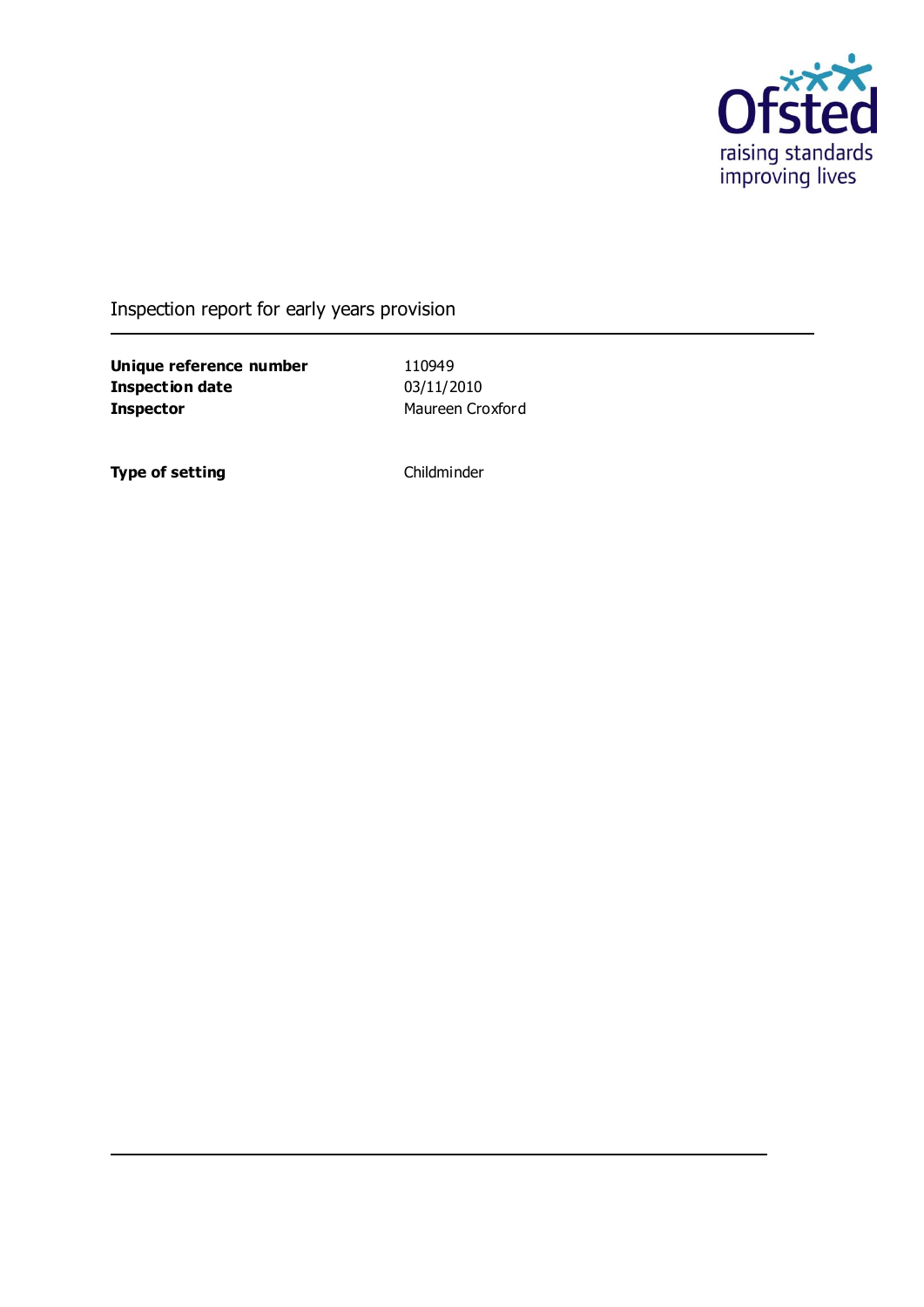The Office for Standards in Education, Children's Services and Skills (Ofsted) regulates and inspects to achieve excellence in the care of children and young people, and in education and skills for learners of all ages. It regulates and inspects childcare and children's social care, and inspects the Children and Family Court Advisory Support Service (Cafcass), schools, colleges, initial teacher training, work-based learning and skills training, adult and community learning, and education and training in prisons and other secure establishments. It assesses council children's services, and inspects services for looked after children, safeguarding and child protection.

If you would like a copy of this document in a different format, such as large print or Braille, please telephone 0300 123 1231, or email enquiries@ofsted.gov.uk.

You may copy all or parts of this document for non-commercial educational purposes, as long as you give details of the source and date of publication and do not alter the information in any way.

T: 0300 123 1231 Textphone: 0161 618 8524 E: enquiries@ofsted.gov.uk W: [www.ofsted.gov.uk](http://www.ofsted.gov.uk/)

© Crown copyright 2010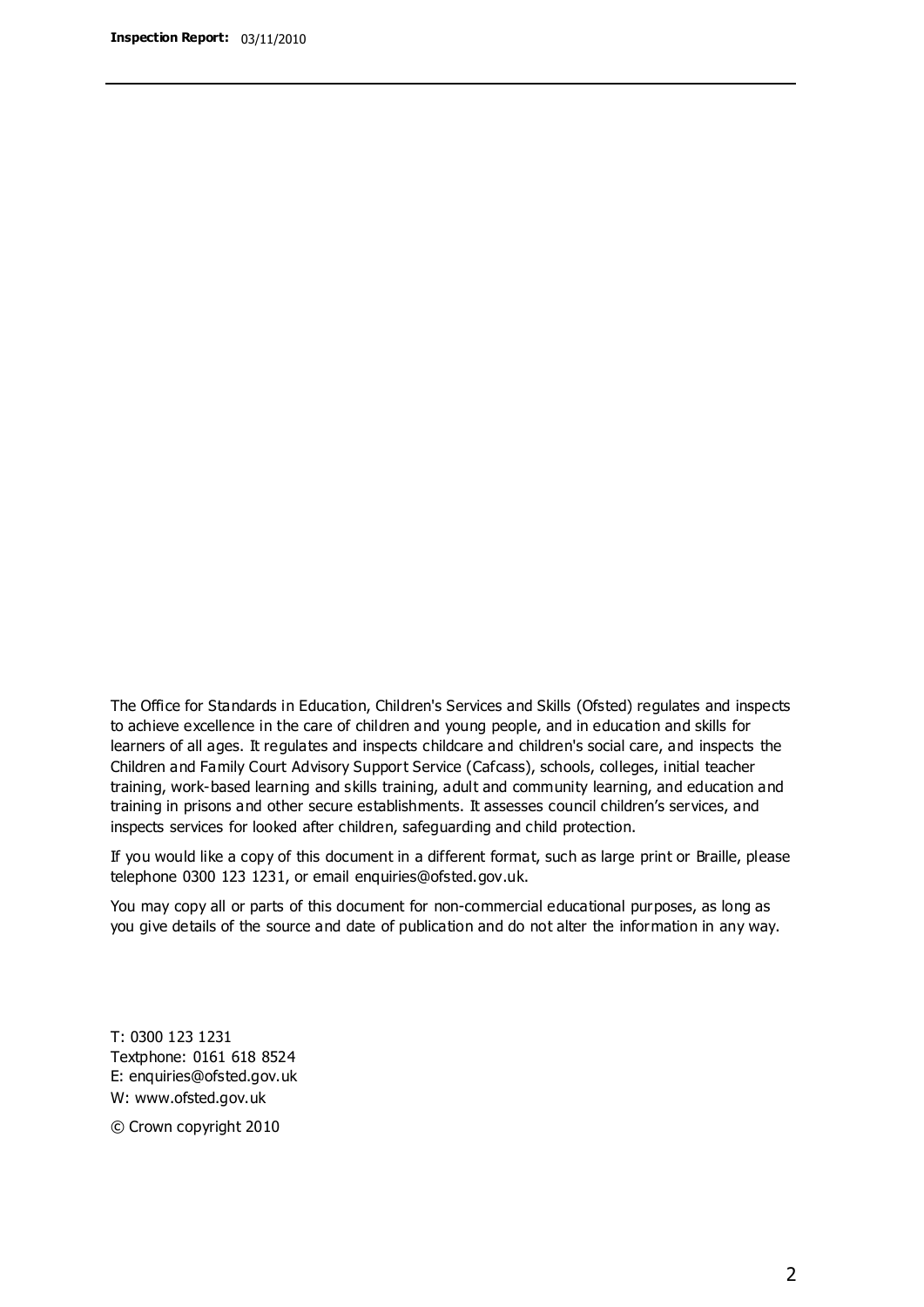### **Introduction**

This inspection was carried out by Ofsted under Sections 49 and 50 of the Childcare Act 2006 on the quality and standards of the registered early years provision. 'Early years provision' refers to provision regulated by Ofsted for children from birth to 31 August following their fifth birthday (the early years age group). The registered person must ensure that this provision complies with the statutory framework for children's learning, development and welfare, known as the *Early* Years Foundation Stage.

The provider must provide a copy of this report to all parents with children at the setting where reasonably practicable. The provider must provide a copy of the report to any other person who asks for one, but may charge a fee for this service (The Childcare (Inspection) Regulations 2008 regulations 9 and 10).

The setting also makes provision for children older than the early years age group which is registered on the voluntary and/or compulsory part(s) of the Childcare Register. This report does not include an evaluation of that provision, but a comment about compliance with the requirements of the Childcare Register is included in Annex B.

There were no children on roll when this inspection took place. The findings in this report are based on evidence gathered from discussions with those who care for the children and an inspection of the premises, equipment and relevant documentation. Where there are no children on roll, no judgement is made on the quality of the early years provision as there is no reliable evidence on which to assess its impact on children. The report states if the provider continues to meet the requirements of registration.

Please see our website for more information about each childcare provider. We publish inspection reports, conditions of registration and details of complaints we receive where we or the provider take action to meet the requirements of registration.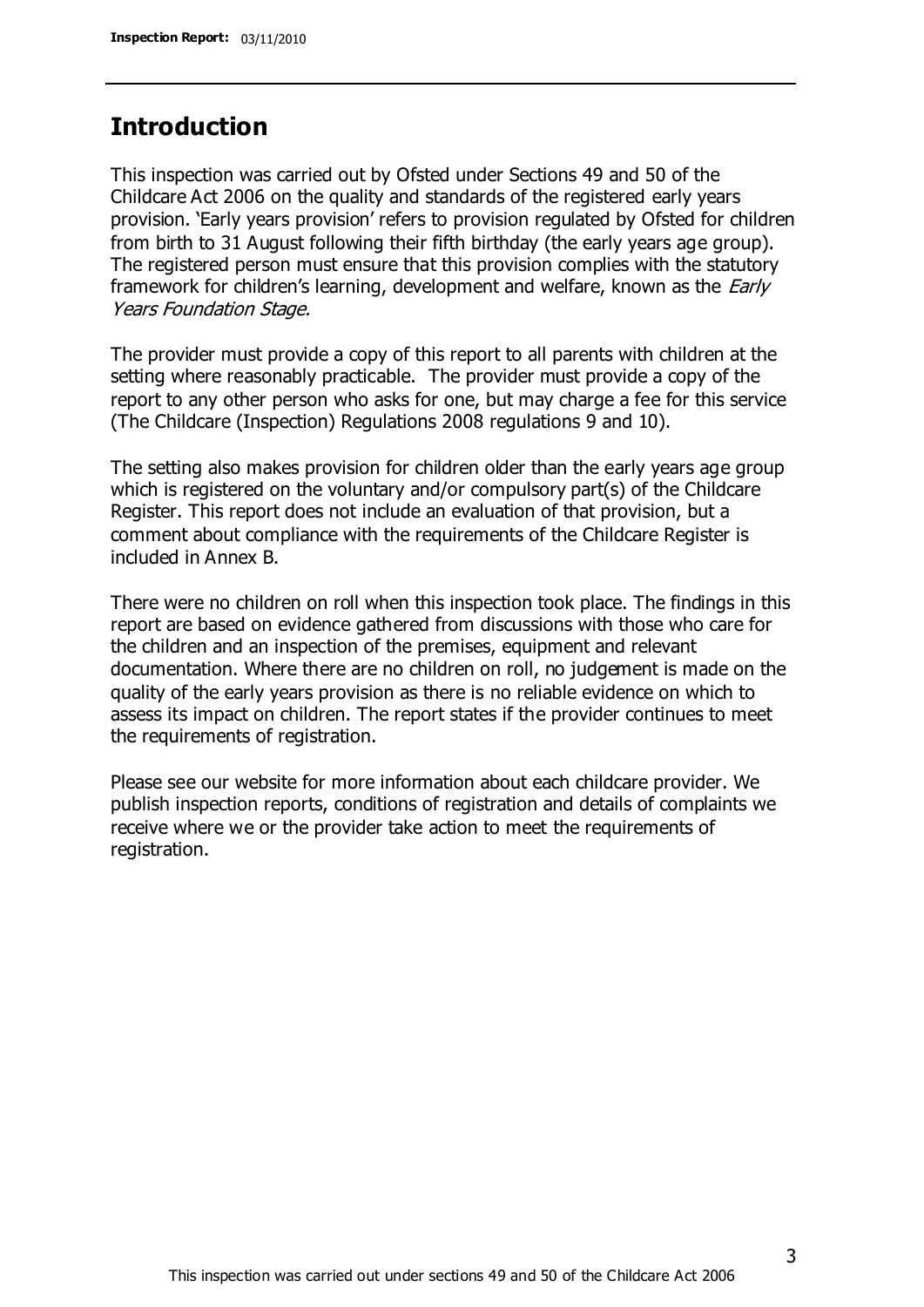#### **Description of the childminding**

The childminder registered in 2000 and lives with her husband and two children, one of whom attends junior school. The family live in a house in the village of Sheet, near Petersfield, Hampshire and children have use of rooms on the ground and first floor. A fully enclosed rear garden offers opportunities for outside play. The provision is registered on the Early Years Register and on the compulsory and voluntary parts of the Childcare Register.

The childminder is registered to care for a maximum of five children under eight years at any one time, of whom no more than two may be in the early years age range. She is currently caring for three children, of whom none are in the early years age group. The family has gerbils as pets. The childminder is a member of the National Childminding Association.

#### **The overall effectiveness of the early years provision**

Overall the childminder meets the requirements of the Early Years Foundation Stage. The childminder recognises the importance of working in partnership with anyone involved in a child's life and has systems in place to build strong relationships with parents. The childminder demonstrates a good understanding of the issues regarding child protection including the procedures to follow should she have any concerns about a child in her care. Through discussion it is evident that she has a satisfactory knowledge and understanding of the requirements of the Early Years Foundation Stage to enable her to provide young children with a range of activities to promote their learning across all areas of their development. Her home provides a safe and welcoming learning environment for children and she has a satisfactory range of toys and resources that children can access freely. Individual towels and wash bags are available for children to use to prevent any cross infection.

The childminder has a range of resources including books to promote children's understanding of diversity and systems in place to enable her to find out about children's individual needs. Children have the opportunity to develop their physical skills and improve their overall health by having access to the childminder's garden. Children are taught to think about their own safety, for example, by practising fire evacuation drills and through discussions about road safety. The childminder has a range of policies and procedures to share with parents and these all meet the legal requirements. She has a satisfactory knowledge of additional paperwork that is required such as the need to keep an accurate register, to record accidents and medication given. She has effective systems in place to monitor and evaluate her provision in full and she has made recommended changes to her practice since her last inspection to benefit children. The childminder has attended training to development her skills and knowledge with regards to caring for young children and has a place to commence her level 3 qualification. This demonstrates that she as a satisfactory capacity for continuous improvement.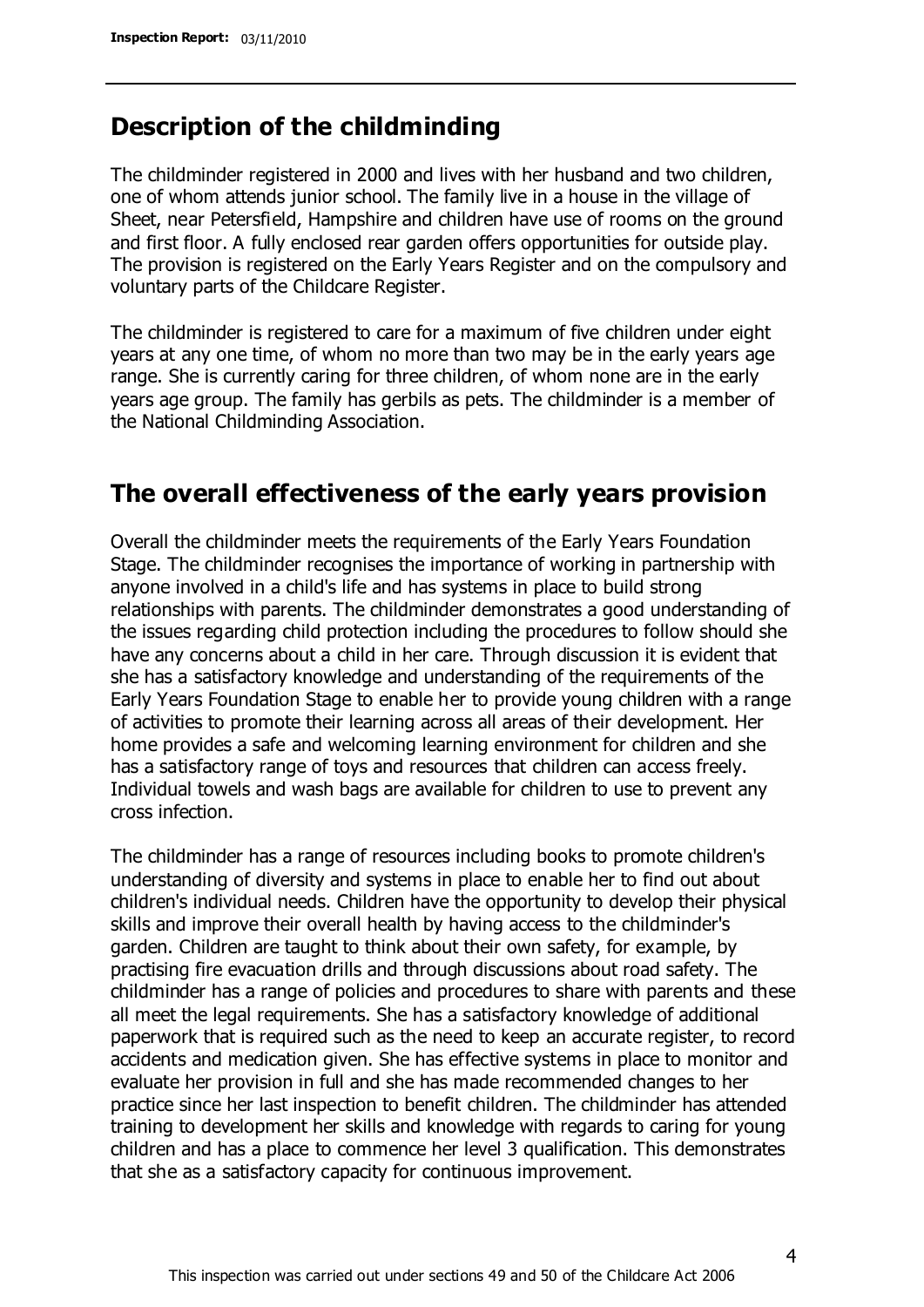## **Compliance with registration requirements**

The registered person continues to meet the requirements of registration.